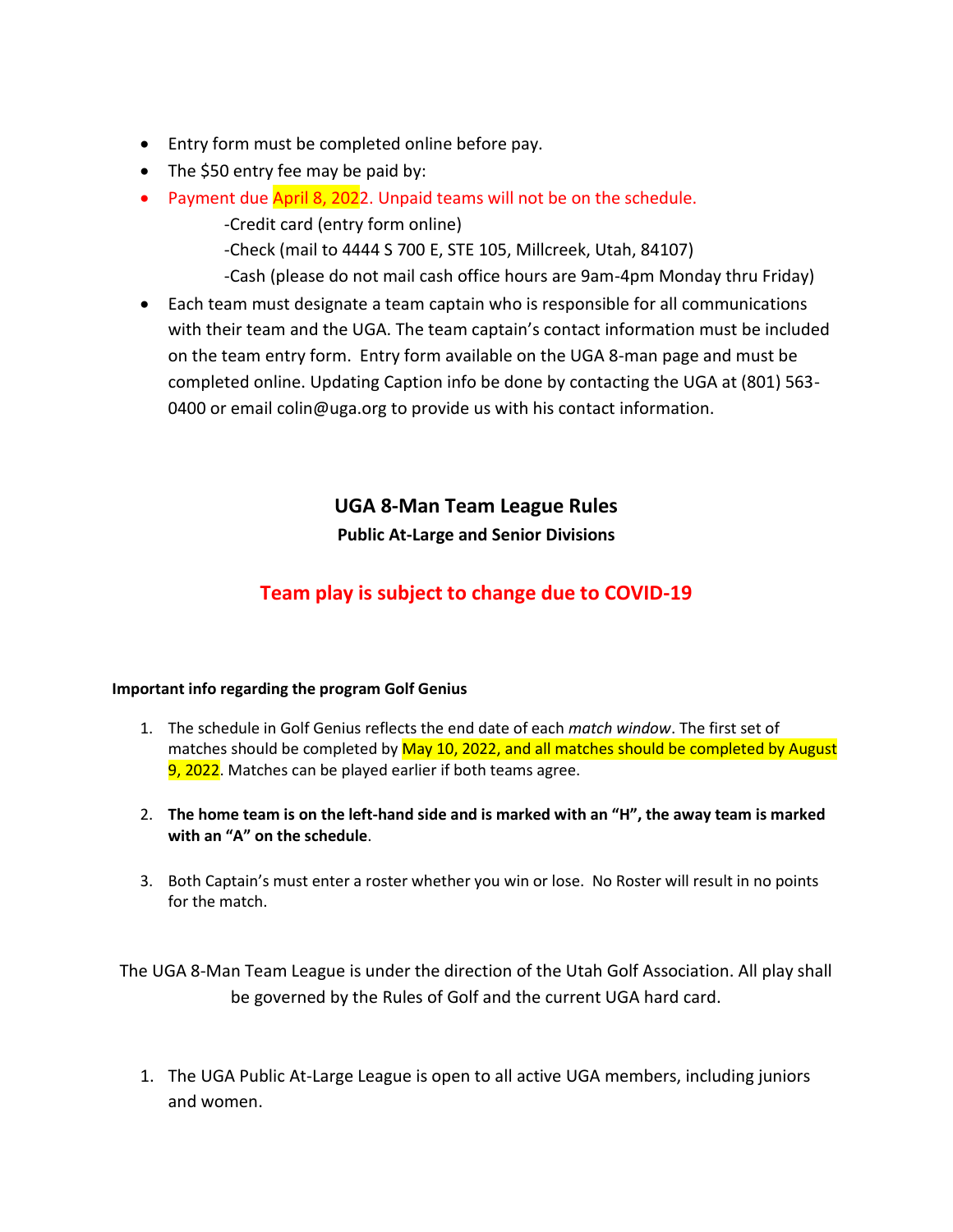- i. The Senior Division is open to all active UGA members over the age of 50 as of May 1.
- 2. Teams will consist of eight players; the team captain, or head professional, will decide who is on the team and what order they will play in.
- **3. All team players must hold their UGA membership at the club they are representing. The entire team is subject to disqualification if all players are not current paid members of the UGA with their working club at the club they are representing.** 
	- i. UGA members holding multiple memberships may only participate on one team in any year.
	- **ii. Before an 8man team signs up a new/different club, the Captain is responsible to verify with the club that 8man team play is permitted with their men's league. See Rule #4**
- 4. For a player to be eligible to play for his team in the playoffs, he must be a current member of the UGA and the club's men's association and have participated in a minimum of *two* men's league events before the conclusion of the 8-man regular season.
	- i. Staff will contact the pros of each playoff team to verify if their playoff roster meets this requirement.
	- **ii. Lineups posted in Golf Genius must reflect the players who participated in that match. If a team plays an ineligible player or if a team falsifies their lineup in Golf Genius, the team may be disqualified from the playoffs.**
	- iii. If any players do not meet the requirements, they will not be eligible for the playoffs; if it is discovered that a player has played in a playoff match and does not meet the eligibility criteria, the team will be disqualified from the playoffs and the player and team will not be eligible to participate in the following season.
- 5. A player may not play on more than one UGA 8-Man team during any season.
	- i. Private, Private Senior, Private Super Senior, Public At-Large, and Public Senior are all UGA sanctioned leagues.
	- ii. If a player sells or buys an equity membership at a private club, he may switch teams.
- 6. A club may enter more than one team into the league, but the rosters cannot be interchangeable.
	- i. Once a player, including the club professional, plays for one of their club's teams, he cannot play for any of their club's other teams.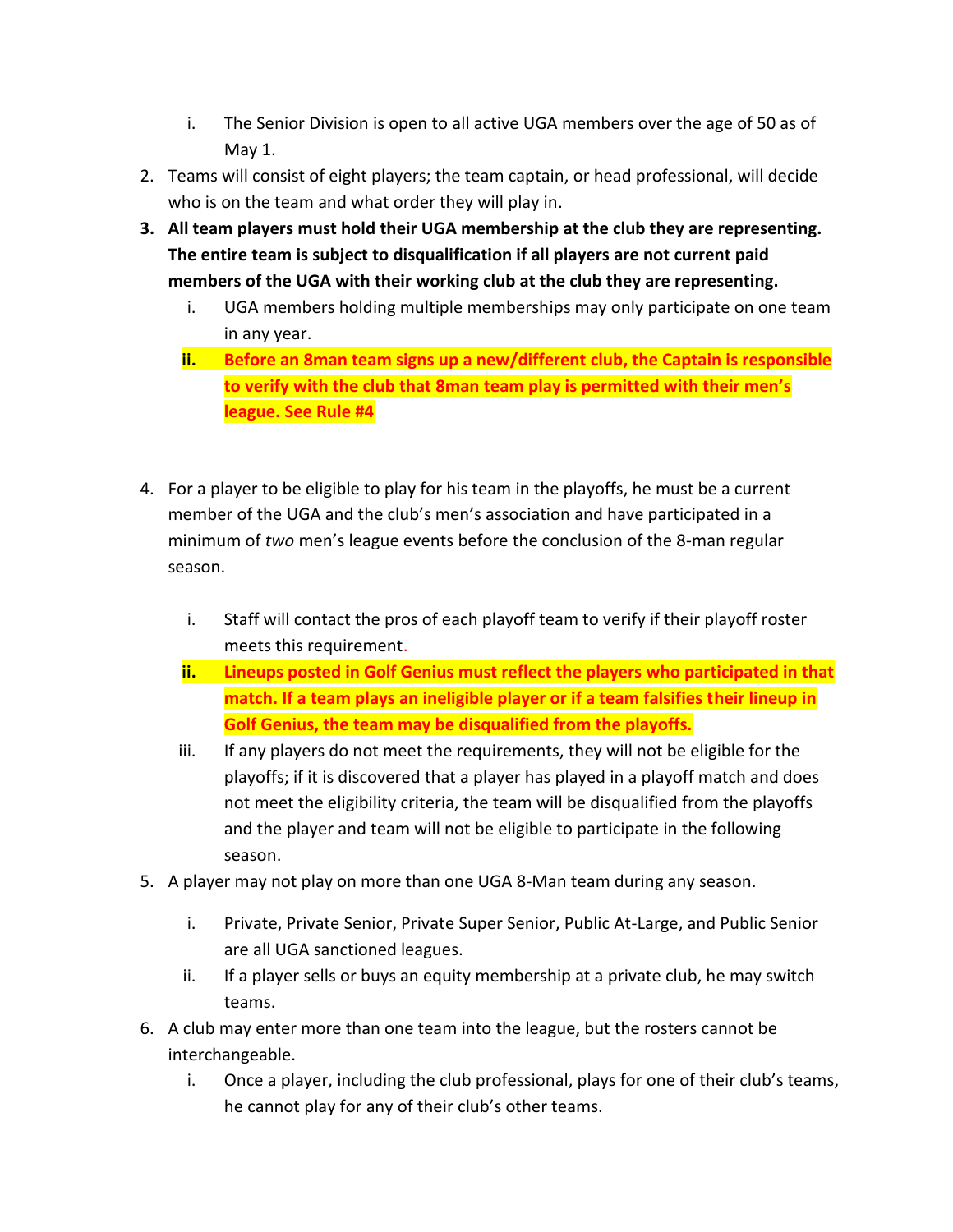- 7. If you club is under construction and is not playable for your match, you must contact the UGA to make other arrangements.
- 8. All players should post their scores for handicapping purposes.
- 9. The UGA will be the arbitrator of any disagreements about the Rules and forfeits.

### **Scheduling**

- 10. The UGA will divide teams into divisions with all teams playing home-and-away schedules.
	- i. If a team withdraws from the league after the UGA has sent the season schedule to all captains, that team is suspended from the league the following season.
- 11. All regular season matches must be completed by **August 9, 2022**.
	- i. The UGA will provide a schedule with windows (including weekends) for each match. The first day of each window is the date the UGA recommends for each match.
	- ii. If a match cannot be completed within the window, both captains must agree *in writing* (email between captains with coli[n@uga.org](mailto:shauna@uga.org) CC'd) to reschedule the match outside of the window set by the UGA.
	- iii. If both captains cannot agree on a schedule change, the last day of the window will stand as the default match.
	- iv. After **August 9, 2022**, incomplete matches will result in zero points and a loss for both teams.
- 12. A scheduled match should not be postponed because of minor weather problems. If serious weather is likely, the home team captain is urged to reschedule the match in as far in advance as possible.

## **Play**

- 13. Each player is responsible for his own green fees and cart fee.
	- i. The host club is encouraged to host a brief social after each match. Players should be responsible for the cost of any food or drinks that they consume.
- 14. The home team will determine the yardage to be played when they host a match.
- 15. The visiting team has the honour on the first hole.
- 16. The team captain shall determine their team lineup. It is not mandatory, but they are encouraged to determine the order of play by skill level.
- 17. The team captains must simultaneously exchange lineups prior to the start of the match. **Once lineups have been exchanged on-site, they must not be altered.**
	- i. The UGA recommends captains enter lineups in the online scoring module prior to each match, but the order of the roster is not finalized until captain's exchange rosters at the match site.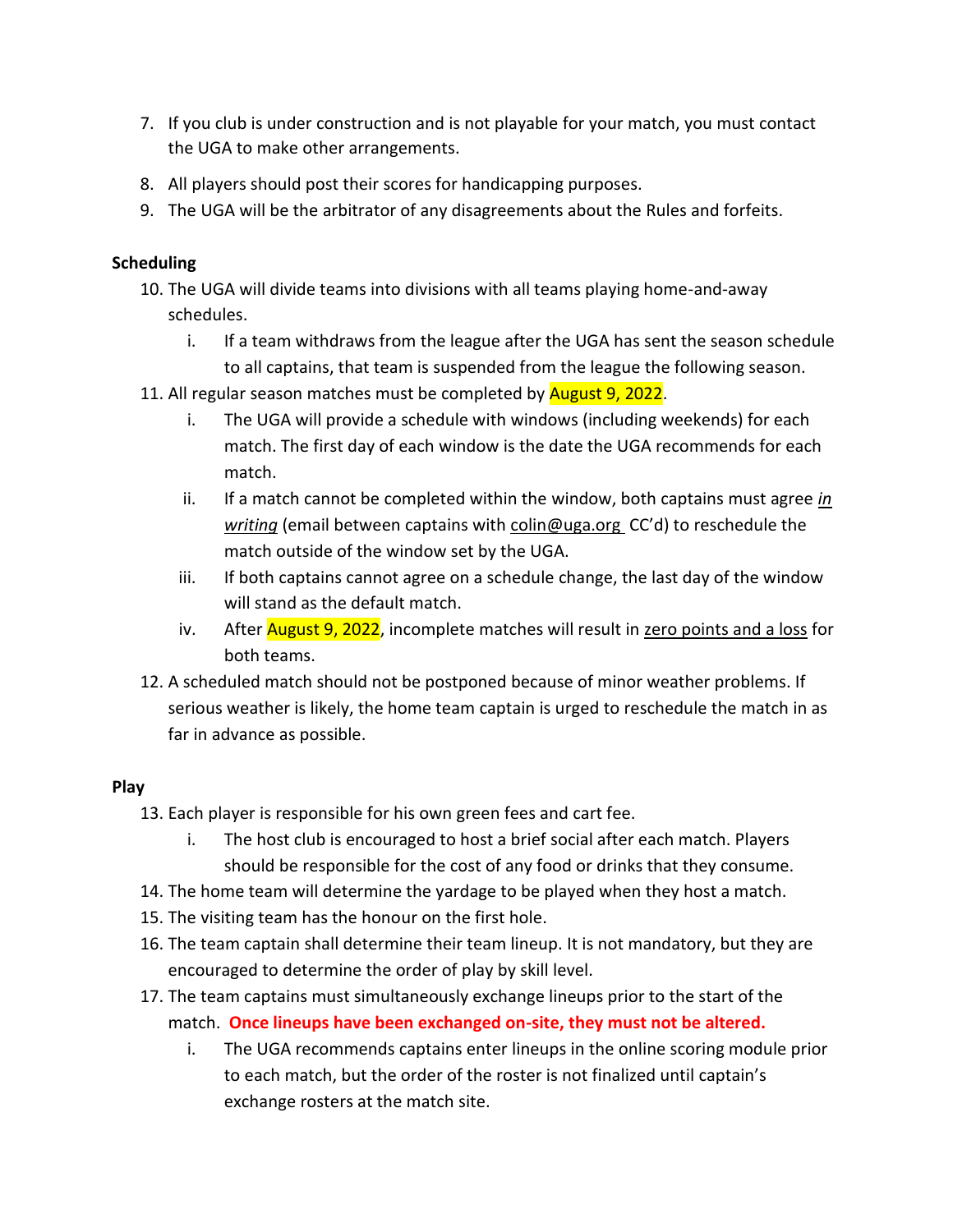- 18. The head professional, or one of the assistant professionals, must play in the number one position.
	- i. Only professionals that are affiliated with the club may play on that team.
		- 1. A professional is someone who is employed by the club (green grass facility). Only teaching lessons at a facility is not considered to be employed by the club. Professionals may not be "employed" with the club for the sole purpose of participating on the UGA 8-Man team.
		- 2. Amateur employees of the club may play in any position.
		- 3. The UGA will follow the USGA['s rules](https://www.usga.org/content/usga/home-page/rules-hub/amateur-status/amateur-status-modernization/rule-2.html) for determining whether a golfer is a professional or amateur.
	- ii. If there is not a professional playing on the team, an amateur may fill the spot.
	- iii. If both teams do not have a professional playing, the team with a professional may play him/her by skill level (see Rule 16).
	- iv. A team can only have one professional playing per match.
		- 1. The penalty for a team that plays more than one professional in a match is a *forfeit.*

#### **Scoring**

- 19. Each foursome will play for 9 points:
	- i. Example:
		- 1. Player 1 from Team A plays Player 1 from Team B
		- 2. Player 2 from Team A plays Player 2 from Team B
		- 3. Players 1 and 2 from Team A play Players 1 and 2 from Team B
			- a. In each match the front nine is worth 1 point, the back nine is worth 1 point, and the total 18 is worth 1 point.
- 20. In case of inclement weather, if every foursome has completed at least nine holes, but can no longer proceed, the team with the most points after nine holes will be granted a win.
	- i. Any points scored will not be reflected in their season-long point total or match average.
- **21. The** *winning* **team captain will be responsible for posting the results of the match online**. **Both Captain's must enter a roster win/loss No Roster will result in no points for the match.**

**Forfeits**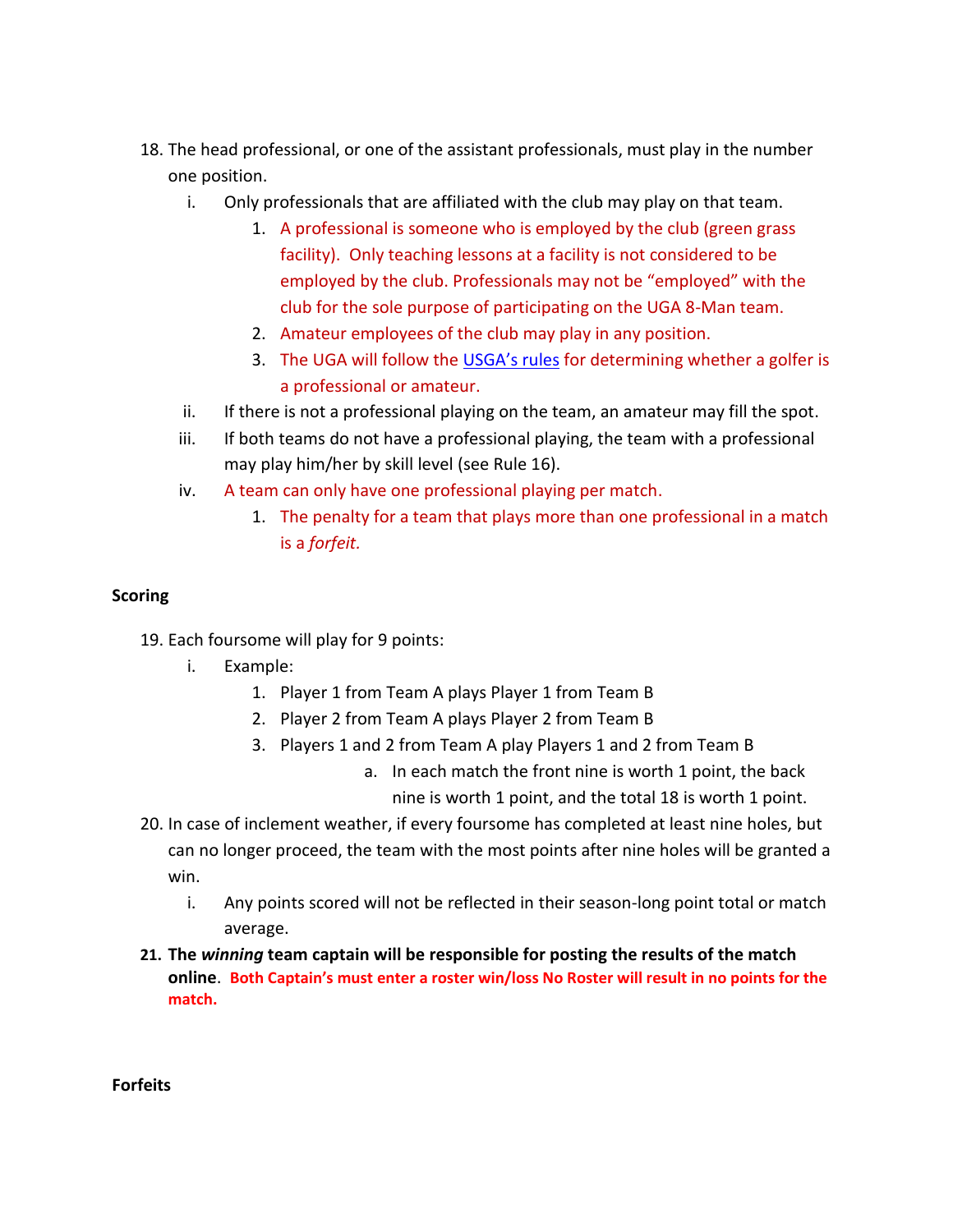- 22. A match is considered a forfeit if a team fails to have at least *seven* players.
- 23. Forfeits should be avoided at all costs, but if one happens, the team forfeiting will receive zero points and a loss for that match. The winning team will be awarded a win and that match will not be factored into their average number of points per match at the conclusion of the regular season. If a forfeit happens, the winning team should enter into the module a 36-0 win and email colin@uga.org informing him of the forfeit.
	- i. If a team forfeits more than *two* regular season matches, that team is suspended from the league the following season.

#### **Playoffs**

- 24. The UGA will no longer schedule playoff matches. Captains of playoff teams are responsible for scheduling dates, times, and *neutral* locations of matches. The UGA will email all captains seeds for playoffs.
- 25. Playoff matches should not be played at any club that a player is playing in a men's league.
- 26. The UGA will not be booking or paying for the playoffs. The UGA will provide lunch for the teams in the finals.
- 27. The public playoff is to be played at public clubs only. Promontory is a private club no playoff is permitted at the Dye or Nicklas course
- 28. Captains should agree on tee/yardage for playoff matches.
- 29. When a playoff match has been set, canceled, and rescheduled; a second cancelation by the same team will be deemed a forfeit.
- 30. The UGA committee will seed teams for the playoffs.
- 31. For an individual to be eligible to compete in the playoffs, they must have played in at least *one* regular season match.
	- i. Breach of this rule will result in team disqualification from the playoff bracket.
	- ii. Captains are responsible for knowing the playoff eligibility of their players.
- 32. Win-loss records will determine the division champions and runners-up. In case of a two- or three-way tie for the division championship/runners-up, the tiebreaker method will be as follows:
	- **1.** Head-to-head won-loss record
	- **2.** Total points earned in head-to-head matches
	- **3.** Scoring average for the season (excluding forfeits and 9-hole matches)
- 33. **At-Large Division** The At-Large playoff bracket will consist of eight teams competing in a single elimination playoff. The winner from each division will advance to the playoffs with the remaining playoff spots being selected by the committee based upon the following in the order they appear: